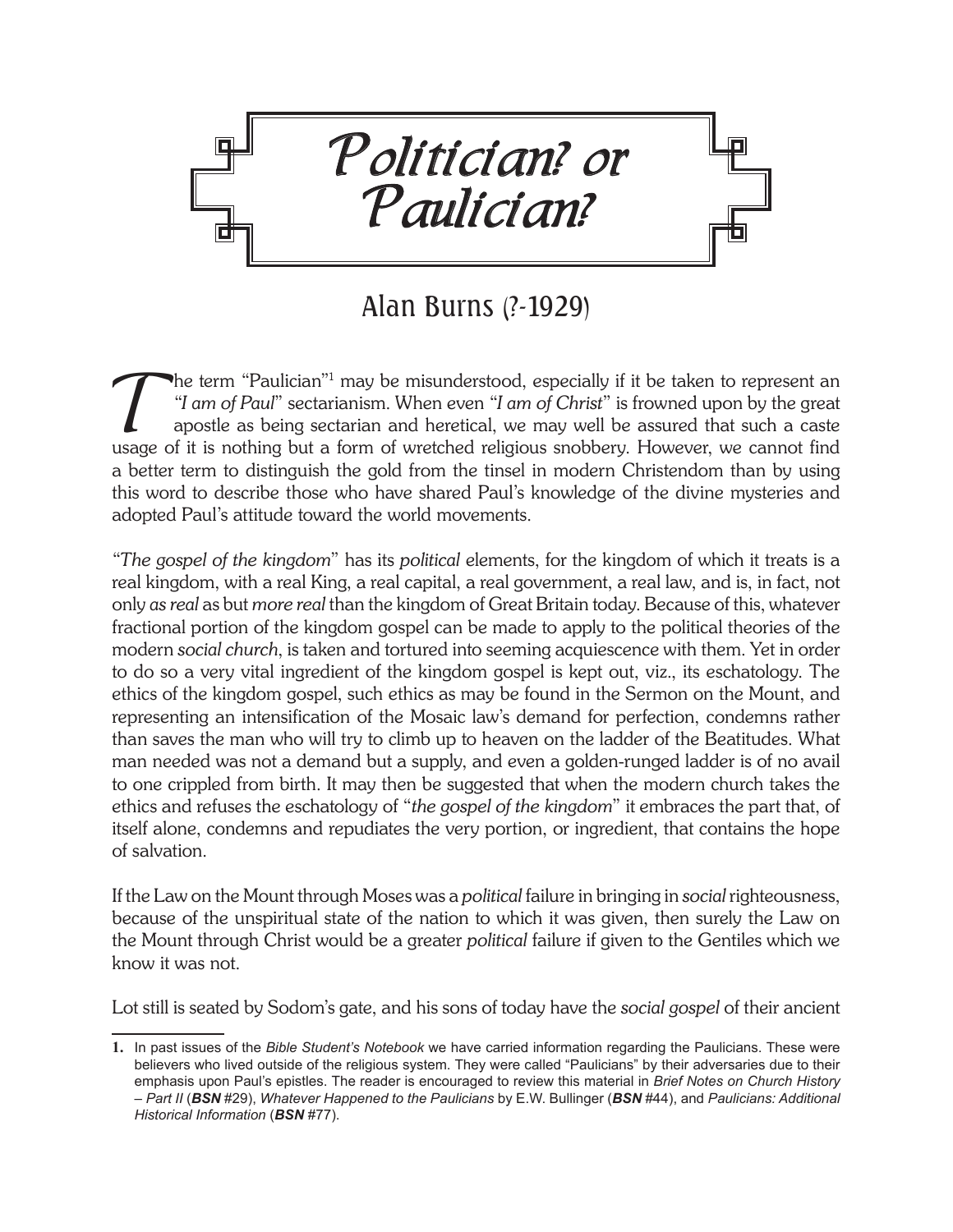sire, for the time is not yet ripe for the taunt to be hurled "*This one fellow came in to sojourn, and he will needs be a judge*" (Genesis 19:9). Lot had no gospel for the people of Sodom nor did he possess any divine authority whatever to mingle with their *political* gatherings, but he apparently found an easy seat and an uneasy conscience when he associated with the city's elders at the gate. The "church" of today has, in its Bible, a gospel for the world, yet we find it in the role of a law-maker rather than a gospel preacher. Its preachers are trying to make citizens when they should be seeking to edify saints.

The saints of God are *aliens* here on earth. Let that sink in. No believer, as such, can be a Republican, for in his heart he believes in and is related to a kingdom. Republicanism is merely political Arminianism – it believes in human ability in some form. How can a rejected king became a member of a rebellious republic? If Christ be the King, forget not that we are His body. Individually we may be ambassadors entreating the world to be conciliated to God, but does England's ambassador to the United States vote? Can any ambassador legislate in the country to which he is sent? Of course not. Ambassadors come in to "*sojourn*" like Lot, and but few, if any, are guilty of making Lot's mistake.

How many of God's people have failed to see that if you exercise a citizen's privileges in the time of peace you must honorably fulfill a citizen's duties in the time of war! Ballots and bayonets are logically united: the ballot is the means whereby the majority makes law for the minority; and the bayonet is the weapon whereby the strong make law for the weak. You can no more preach the gospel with a ballot than you can with the point of a bayonet, but if as a citizen you claim the privilege of using the former do not be surprised if your fellow-citizens expect you to face the duty of employing the latter.

Paul was no politician. Once, it is true, he claimed Roman citizenship, but see what happened thereafter. The events that followed after he claimed his "rights" quickly led to a conclusion of the preaching of the kingdom of God. If, as a Roman citizen, he received Roman protection for a season, it is also true that as a Roman citizen he was put into a Roman prison, and ultimately as a Roman citizen suffered from the stroke of a Roman sword.

Paul had no political program. The cross put an end to man in the flesh. It assessed the natural man and declared him bankrupt. Bankrupt politically, morally, spiritually, totally. Instead of being a citizen of the world he became a corpse in it: "*I am crucified with Christ*." As far as the world is concerned, the church of God is a cemetery full of nothing but dead men, and men with their names on tombstones do not run for political nominations.

The religious world of today prates much and often of the glories of "democracy;" yet the believer's hope is centered not in democracy but in Theocracy, not in man-ocracy but Godocracy. If the reader is a "Paulician," or has learned the truth of Paul's epistles, he will not claim to be either a Republican, a Democrat, or a Socialist, for God's choice and not his, God's vote and not his ballot has made him a member of the Theocratic party by the grace of God. "*Demas hath forsaken me, having loved this present world*" (II Timothy 4:10) would correctly describe the modern religious political attitude toward Paul's theocratic teaching.